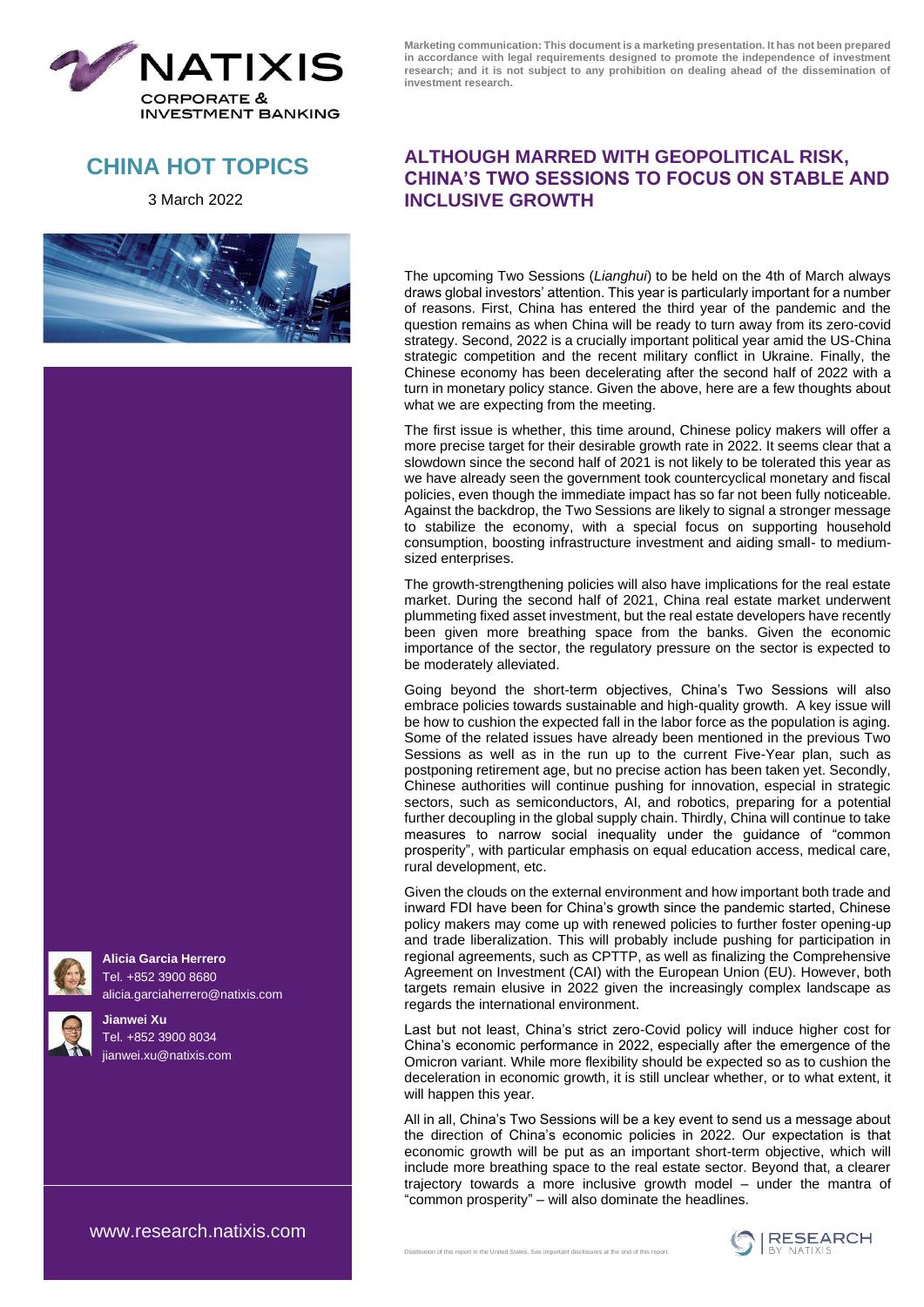### **Head of Global Markets Research**



**Jean-François Robin** +33 1 58 55 13 09

[jean-francois.robin@natixis.com](mailto:jean-francois.robin@natixis.com)

### **Asia Pacific Research**

### **Chief Economist, Asia Pacific <b>Exercise 2** Emerging Asia **China Greater China**



**Alicia Garcia Herrero Trinh Nguyen Jianwei Xu** +852 3900 8680 +852 3900 8034 +852 3900 8726



**Kohei Iwahara Gary Ng Gary Ng Junyu tan** +813 4519 2144 +852 3915 1242 +852 3900 8586



alicia.garciaherrero@natixis.com della trinh.nguyen@natixis.com [jianwei.xu@natixis.com](http://mailto:jianwei.xu@ap.natixis.com)

### **Japan, Pacific Asia Pacific, Thematic Research Asia Pacific, Thematic research**



[kohei.iwahara@natixis.com](mailto:kohei.iwahara@natixis.com) **gary.ng@natixis.com** gary.ng@natixis.com Junyu.tan@natixis.com